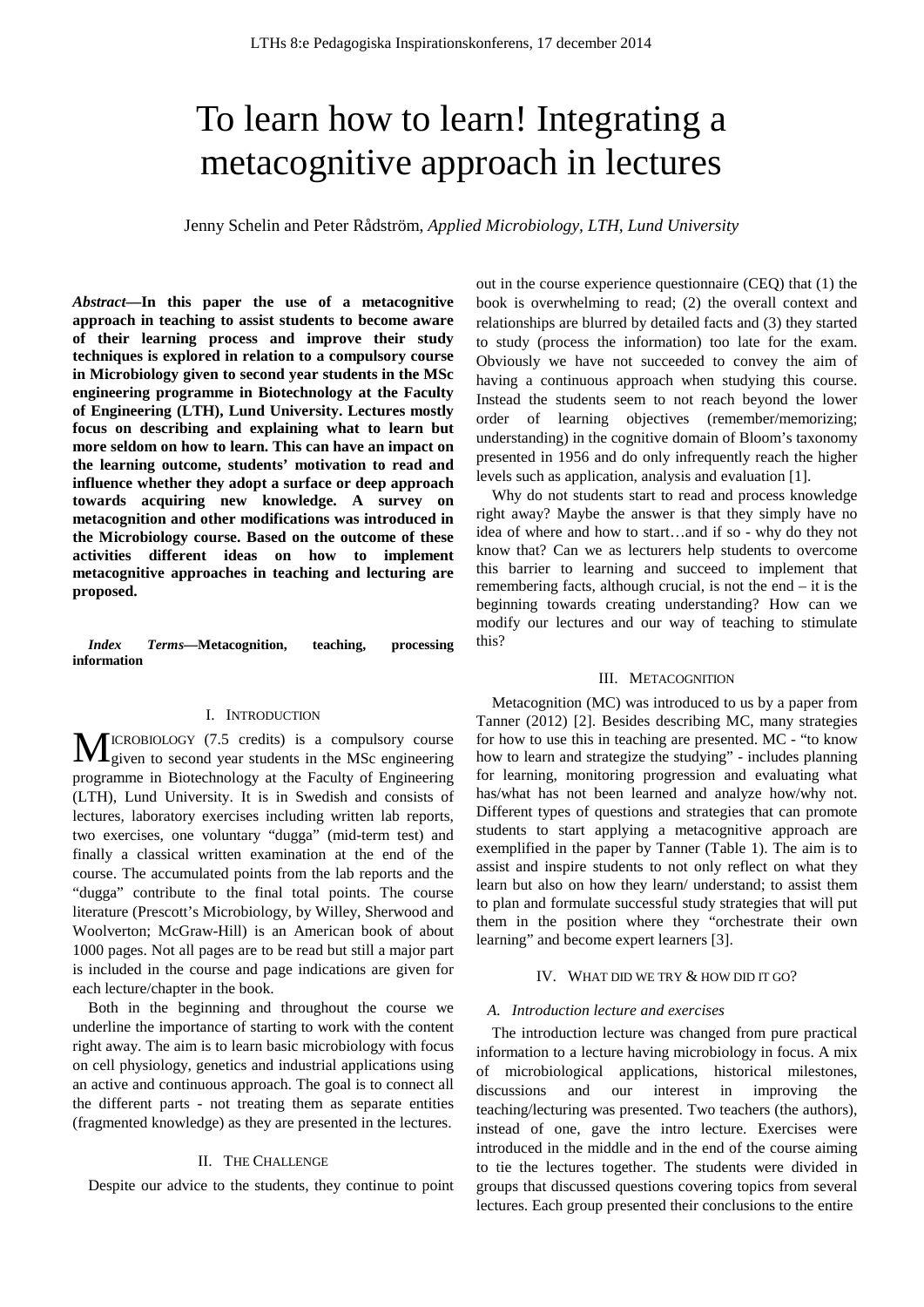TABLE I EXAMPLES OF MC QUESTIONS FOR STUDENTS TO DEVELOP THEIR AWARENESS OF THEMSELVES AS LEARNERS (ADAPTED FROM TANNER, 2012 [2])

| <b>MC</b> action:          | <b>Questions:</b>                                                                                                     |
|----------------------------|-----------------------------------------------------------------------------------------------------------------------|
| <b>Planning</b>            | • How could/have I prepare/d/ for the lecture<br>today?                                                               |
|                            | • What do I already know?                                                                                             |
|                            | • What strategies will I use to study this topic?                                                                     |
|                            | • What resources/how much time will I need?                                                                           |
|                            | • How will I monitor my learning in this<br>course?                                                                   |
| <b>Monitor</b><br>progress | • Which questions/confusion do I have and<br>why?                                                                     |
|                            | • How did I clarify questions and confusions?                                                                         |
|                            | • Do the study strategies I am using work well<br>to help me learn?                                                   |
| Evaluate/                  | · Did my exam preparation work well?                                                                                  |
| Analyze                    | • Why did I miss those questions in the exam?                                                                         |
|                            | • When I take a similar course $-$ what do I<br>want to remember to do differently?                                   |
|                            | • What have I learned about how I learn in this<br>course that I can use in the future biology<br>courses and career? |

group and a continuation of the discussion was promoted by us (the authors) asking more questions to the entire group.

During both the intro lecture and the exercises we observed a high level of engagement and more questions were asked compared to previous years. During both exercises the students started to abandon linear thinking and initiated to apply knowledge from different lectures to solve questions. After both exercises students demonstrated a deeper understanding of several aspects of the topic by for example more complex questions and reflections in line with the higher levels (especially relational) of the SOLO taxonomy [4].

#### *B. Metacognitive survey*

A 4-part survey on MC was performed to gain insight into whether this is something students employ - if and/or how the students reflect on their own learning (Table II). Do they actively analyze their learning process and their progress? Do they have any strategies for how to study and do they ever evaluate the final outcome in relation to how they worked during the course in order to improve their study technique for the courses to come?

The answers we obtained signaled that (1) metacognitive approaches were not generally used and (2) this could be a strategy to improve learning outcomes in Microbiology and reach beyond memorization. For example, many students found the subject interesting but anyhow they arrived to lectures unprepared and found the book too challenging to read. The most common advice to next year's students was to "start reading – keep up the tempo and plan your studies" along with attending the lectures since they appeared to be a valuable source of guidance for studying.

### *C. Lecturing*

To promote student metacognition and teach how to approach learning can either be accomplished in a direct way or indirectly by building a classroom culture where metacognitive strategies are embedded in our language and teaching/lecturing. A direct way of promoting MC could look like this in the Microbiology course:

We teach the topics "Central Dogma", "Antibiotics", "Mutation and Recombinations" and "Viruses". The central dogma describes the flow of genetic information within a biological system and is often illustrated by the simple expression "DNA $\rightarrow$ RNA $\rightarrow$ Protein". Behind these three words, however, there is a myriad of terms, components and mechanisms – just impossible to remember and interlink or…? To go about this we advise the students to 1) NOT read but instead LOOK at animations (provided through the book publisher's web-based interactive learning platform) of the mechanisms; 2) formulate explanations of the mechanisms with their own words based on previous knowledge and experiences; 3) then start to use/read the book and focus primarily on parts that are not understood to fill in knowledge/understanding gaps, and finally 4) look at the animations again to now identify separate components/terms and their functions within the overall mechanism.

If starting the other way around by reading the book from page 1 all the terms and components are presented one after the other - but no picture exists of how and where they fit into the context. No wonder you stop reading – we would probably too – since nothing makes any sense at all and the frustration of being bombarded with all these facts gets overwhelming.

We also advise them to wait with Antibiotics, Mutations and Viruses until the Central Dogma is in place. Many antibiotic substances for example target different mechanisms/components in the Central Dogma and it will thus be much easier to understand the action of antibiotics once the overall picture of Central Dogma is constructed and processed! The other way around would be much more challenging…

…so we help them *how* to study and learn in parallel to *what* to study!

To summarize: the efforts described above did produce some improvements regarding the levels of understanding however based on the latest CEQ the challenges still prevail and more can be done in the future to address these issues.

#### V. HOW TO CONTINUE IN THE FUTURE?

To know how to learn is a skill. Including metacognitive strategies when teaching may be one way of promoting students to develop their abilities in planning, monitoring and evaluating their learning process that in turn will give positive effects on student learning and understanding – or? What could be successful strategies in supporting student learning in relation to MC?